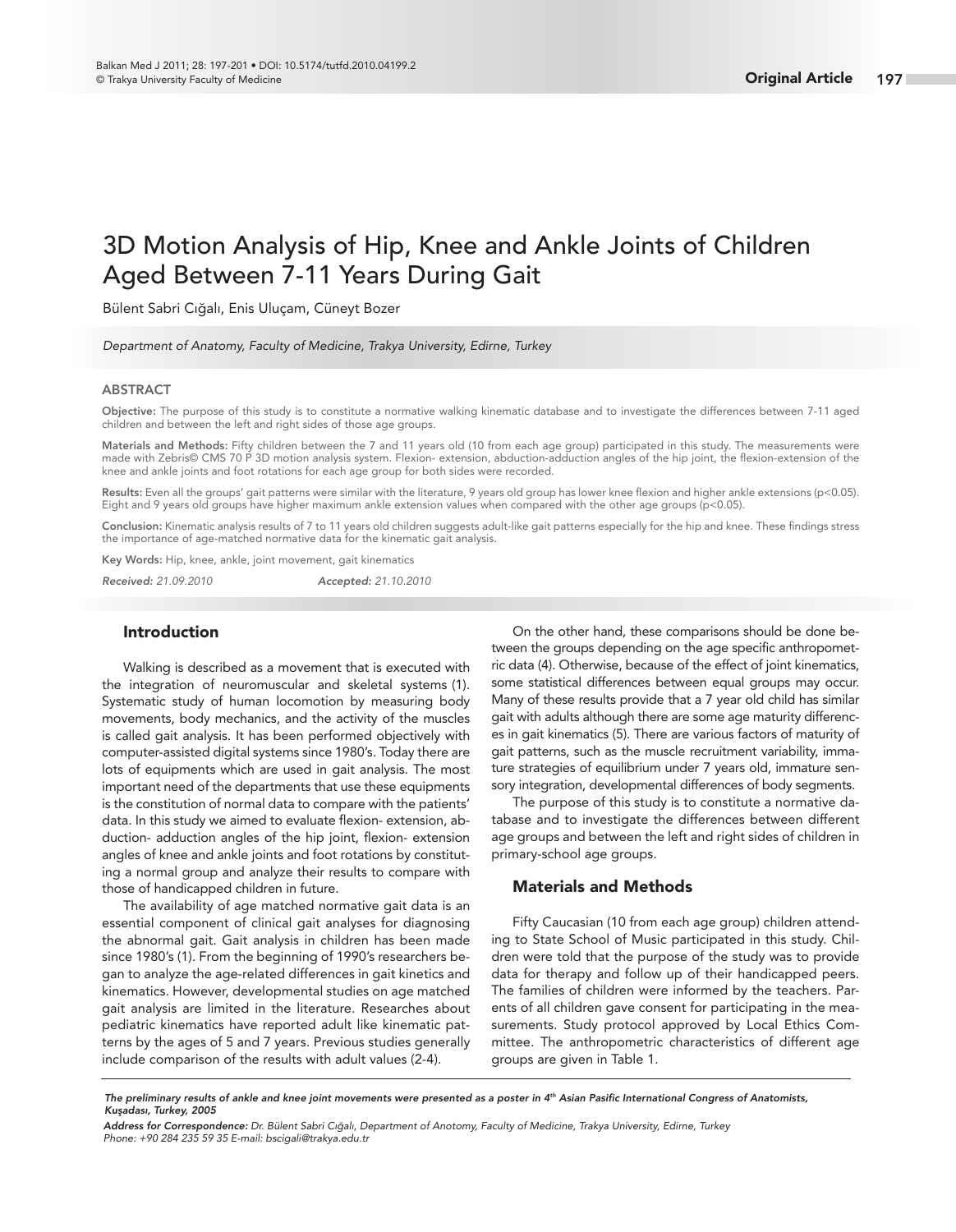Before measurements, all children were examined by a physician for physical disorders and none of them was eliminated due to skeletal abnormalities. The students attended for measurements in the laboratory according to the program that was defined with their age groups and all measurements were made by the same crew, at the same time period of each day. The measurements were made by using Zebris© CMS 70P 3D motion analysis system.

Four transmitters were placed on each side; one on the mid-thigh, one on the knee joint just between the lateral condyles of femur and tibia, the third one on the lateral malleolus and the last one on the fifth metatarsal head. Thus, the lower extremity was modelled as three rigid parts joined by articulations. Subjects with transmitters attached were walked for 5 meters on the runway. This procedure was repeated five times for each subject. Samples were recorded every 50 milliseconds. The clearest record was chosen for evaluation and reporting. Then, these records were checked against the errors in computer and graphs were drawn for flexion-extension, abduction-adduction angles of the hip joint; the flexion-extension of the knee and ankle joints and foot rotations for each age group for both sides. For statistical analysis the peak values recorded during these movements were used. Repeated measurements of ANOVA were used to identify significant differences among the age groups. For pairwise comparisons for both sides, Tukey's post hoc test was performed.

# **Results**

The mean values of weight, height and the number of children for each group were given in Table 1. As expected, the height and weight values showed an increase in group of 11 years of age with respect to the group of 7 years of age. The groups represented the physical characteristics of their age group.

The peak values recorded during the movements of hip, knee and ankle were represented in Table 2, Table 3 and Table 4, respectively. There were significant differences (p<0.05) for maximum knee flexions and maximum internal foot rotations in the group of 9 years of age. Statistically significant difference (p<0.05) was found in maximum ankle extension in the groups of 8 and 11-years of age when compared with the other age groups.

In the comparison of the right and left side parameters, there are significant differences between the maximum right hip abduction of the 10 year-old group (Table 2) and maximum right knee flexion of the 9 year-old group, maximum right knee extension of 10 year-old group (Table 3) and for the ankle movements maximum right flexion of the 11 yearold group, maximum right extension of 8,10 and 11 years old groups and finally maximum right foot internal rotation of 11 year-old group (Table 4). Comparing asymmetry in gait has been evaluated using some indexes for obtaining more reliable results (6). We use only one clear trial for evaluating the peak levels of angular movements of children. So this may cause some unexpected differences.

Mean normative flexion-extension, abduction-adduction angles of the hip joint, flexion-extension of the knee and ankle joints of both sides and foot rotations can be seen in each graphic (Figures 1, 2 and 3). Besides, the percentage of stance and swing phases can be seen in Figure 4.

|  |  | Table 1. The anthropometric characteristics accross age groups |  |  |  |
|--|--|----------------------------------------------------------------|--|--|--|
|--|--|----------------------------------------------------------------|--|--|--|

|              | 7 years old<br>$(n=10)$ | 8 years old<br>$(n=10)$ | 9 years old<br>$(n=10)$ | 10 years old<br>$(n=10)$ | 11 years old<br>$(n=10)$ |
|--------------|-------------------------|-------------------------|-------------------------|--------------------------|--------------------------|
|              | Mean±SD                 | Mean±SD                 | Mean±SD                 | <b>Mean±SD</b>           | <b>Mean±SD</b>           |
| Weight, kg   | $22.2 \pm 3.4$          | $26.7 \pm 3.6$          | $29.2 \pm 4.2$          | $31.5 \pm 5.2$           | $39.5 \pm 4.8$           |
| Height, cm   | 124.6±6.5               | $127 + 5.2$             | $131.6 \pm 5.6$         | $136 + 5.1$              | $142.8 \pm 6.5$          |
| BMI, $kg/m2$ | $14.3 \pm 2.1$          | $16.1 \pm 2.4$          | $16.9 \pm 2.2$          | $16.8 \pm 2.3$           | $19.3 \pm 2.4$           |

|  |  | Table 2. Mean hip movements across age groups |  |  |  |
|--|--|-----------------------------------------------|--|--|--|
|--|--|-----------------------------------------------|--|--|--|

| Movement             | 7 years old          |           |                      | 8 years old |         | 9 years old |            | 10 years old |         | 11 years old |
|----------------------|----------------------|-----------|----------------------|-------------|---------|-------------|------------|--------------|---------|--------------|
|                      | <b>Mean</b>          | <b>SD</b> | Mean                 | <b>SD</b>   | Mean    | <b>SD</b>   | Mean       | <b>SD</b>    | Mean    | <b>SD</b>    |
| Max. right hip flex. | 27.10                | 5.54      | 28.40                | 3.66        | 24.08   | 6.36        | 28.08      | 3.45         | 26.00   | 3.11         |
| Max. left hip flex.  | 27.70                | 5.21      | 26.53                | 7.22        | 23.21   | 8.58        | 29.23      | 4.57         | 26.50   | 4.53         |
| Max. right hip ext.  | $-7.84$              | 4.52      | $-8.66$              | 5.02        | $-7.06$ | 6.65        | $-10.50$   | 5.68         | $-9.14$ | 5.92         |
| Max. left hip ext.   | $-7.74$              | 6.76      | $-9.20$              | 4.21        | $-6.90$ | 3.57        | $-8.03$    | 3.37         | $-7.49$ | 3.80         |
| Max. right hip abd.  | $2.75^{+}$           | 1.96      | 4.30                 | 2.41        | 3.81    | 4.11        | $4.92^{+}$ | 2.74         | 3.62    | 1.85         |
| Max. left hip abd.   | 6.33                 | 5.54      | 3.56                 | 1.72        | 1.51    | 4.44        | 2.87       | 2.48         | 2.58    | 3.31         |
| Max. right hip add.  | $-2.61$ <sup>+</sup> | 2.69      | $-1.57$ <sup>+</sup> | 3.00        | $-2.51$ | 2.10        | $-1.47$    | 0.74         | $-1.66$ | 2.82         |
| Max. left hip add.   | $-0.30$              | 2.10      | $-3.30$              | 2.32        | $-3.47$ | 5.24        | $-2.96$    | 2.57         | $-2.19$ | 2.22         |

No significant differeneces in hip movements between the groups. Max: maximum, flex: flexion, ext: extension, abd: abduction, add: adduction † : Significant differences between right and left sides (p<0.05)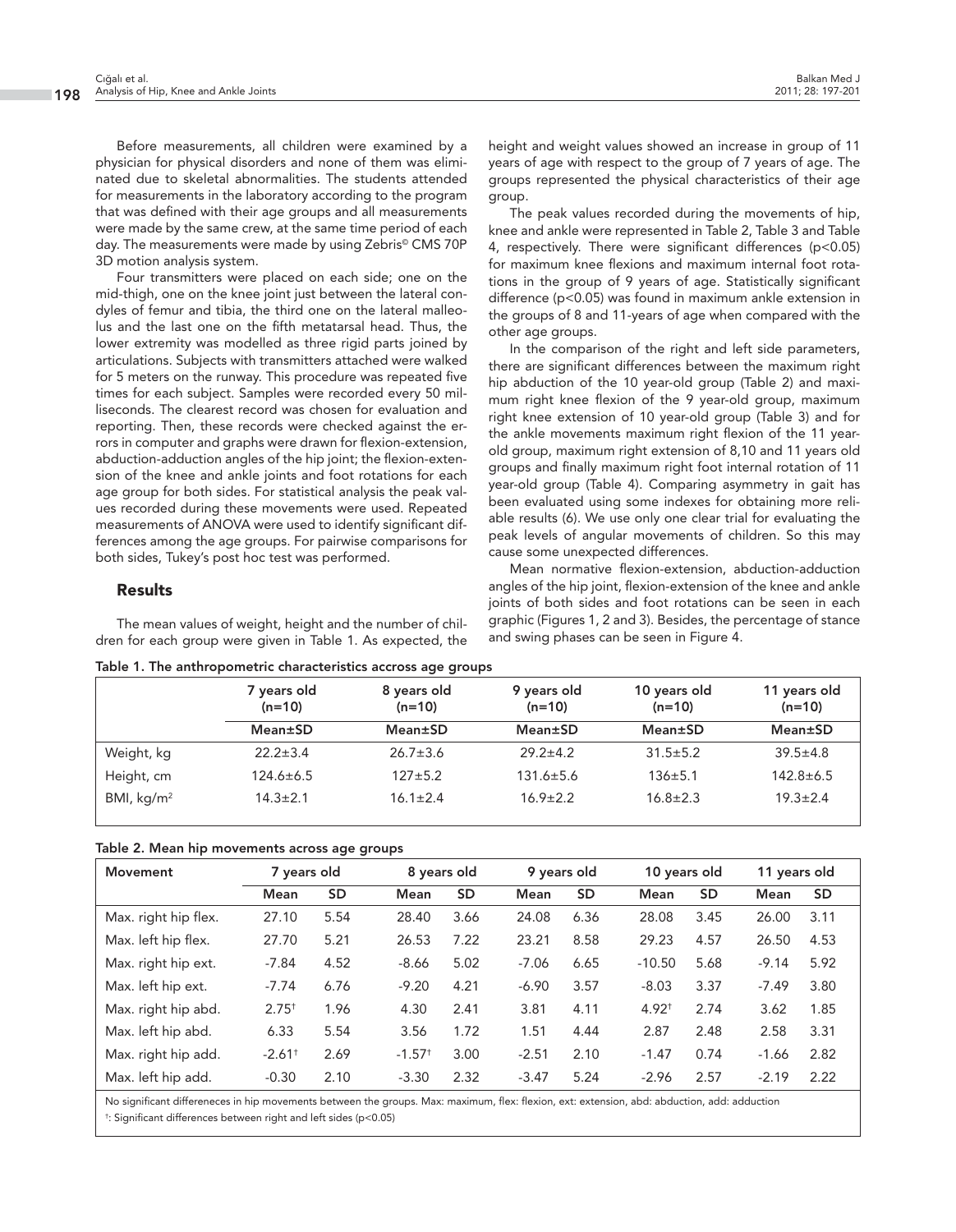| Movement              |       |           | 7 years old        |           | 8 years old |       | 9 years old |       |       | 10 years old |  | 11 years old |
|-----------------------|-------|-----------|--------------------|-----------|-------------|-------|-------------|-------|-------|--------------|--|--------------|
|                       | Mean  | <b>SD</b> | Mean               | <b>SD</b> | Mean        | SD    | Mean        | SD    | Mean  | <b>SD</b>    |  |              |
| Max. right knee flex. | 47.92 | 11.73     | 51.30 <sup>†</sup> | 8.51      | $39.98*$    | 21.76 | 44.72       | 10.07 | 52.80 | 14.24        |  |              |
| Max. left knee flex.  | 41.38 | 4.24      | 35.82              | 12.10     | $33.56*$    | 12.87 | 45.66       | 10.46 | 55.56 | 3.11         |  |              |
| Max. right knee ext.  | 2.98  | 6.31      | 0.05               | 1.18      | 4.98        | 2.65  | $3.64^+$    | 5.35  | 1.87  | 5.44         |  |              |
| Max. left knee ext.   | 3.14  | 2.05      | $-1.76$            | 3.73      | $-4.57$     | 7.67  | -7.06       | 6.76  | 2.43  | 7.00         |  |              |

**Table 3. Mean knee movements across age groups**

\*: Significant differences (p<0.05) in knee flexion values were found between the group of 9 years of age and the other age groups. Max: maximum, flex: flexion, ext: extension, † : Significant differences between right and left sides (p<0.05)

| Table 4. Mean ankle movements across age groups |  |  |  |  |  |  |
|-------------------------------------------------|--|--|--|--|--|--|
|-------------------------------------------------|--|--|--|--|--|--|

| <b>Movement</b>               | 7 years old        |           | 8 years old |           | 9 years old |           | 10 years old |           | 11 years old         |           |
|-------------------------------|--------------------|-----------|-------------|-----------|-------------|-----------|--------------|-----------|----------------------|-----------|
|                               | Mean               | <b>SD</b> | Mean        | <b>SD</b> | Mean        | <b>SD</b> | Mean         | <b>SD</b> | Mean                 | <b>SD</b> |
| Max. right ankle flex.        | 6.85               | 21.53     | 3.58        | 6.34      | 6.04        | 1.91      | 6.92         | 2.97      | 7.90 <sup>†</sup>    | 2.62      |
| Max. left ankle flex.         | 9.63               | 10.92     | 3.88        | 9.03      | 6.56        | 3.69      | 5.30         | 3.67      | 12.08                | 12.27     |
| Max. right ankle ext.         | $-12.33$           | 8.07      | $-24.94**$  | 7.84      | $-8.22$     | 9.53      | $-9.30^{+}$  | 3.66      | $-14.26$ *†          | 9.20      |
| Max. left ankle ext.          | $-10.18$           | 4.92      | $-15.62*$   | 12.79     | $-10.60$    | 4.53      | $-16.50$     | 2.64      | $-21.85*$            | 6.03      |
| Max. right foot external rot. | 11.00 <sup>†</sup> | 11.80     | 3.08        | 7.10      | $-1.56$     | 5.59      | 1.45         | 0.92      | 5.20                 | 9.00      |
| Max. left foot external rot.  | 5.84               | 20.75     | 2.94        | 8.53      | 8.93        | 14.10     | 6.58         | 14.68     | 17.56                | 18.16     |
| Max. right foot internal rot. | $-18.56$           | 11.80     | $-5.64$     | 7.07      | $-5.86*$    | 1.76      | $-12.26$     | 3.27      | $-6.04$ <sup>+</sup> | 5.70      |
| Max. left foot internal rot.  | $-15.02$           | 27.02     | $-1.88$     | 11.73     | $-3.04*$    | 5.96      | $-12.60$     | 1.27      | $-12.78$             | 30.43     |

\*: Ankle extension values of the groups of 8 and 11 years of age were significantly different (p<0.05) from the other groups. Foot internal rotation values of the group of 9 years of age were significantly different (p<0.05) from the other age groups. Max: maximum, flex: flexion, ext: extension, rot: rotation †: Significant differences between right and left sides (p<0.05)

# **Discussion**

The purpose of this study was to determine if gait kinematics differ between various age groups of children and to obtain a normative database in order to use in the gait laboratories. Even we found some significant differences between some peak levels, the results demonstrated that gait patterns of each group seem similar.

The results obtained in this study were related to kinematic analysis of gait, namely the part which studies on the angular movement values. Temporal and spatial data can be obtained in this procedure. We evaluated stance and swing phases in percentage by analyzing these data in this study. According to these results the stance phase is tend to be shorter in young ages but the values did not differ from the classical value of stance phase which is 60% significantly (7-9). Again, the shortening of stance phase depending on age and tendency of increase in swing phase was consistent with the literature (10, 11). The kinematic data were given in Figures 1, 2 and 3. In these graphics 0 time value indicated the heel contact which was the start of the step and finish indicated the contact of heel to floor again. The curves of flexion-extension movements were near to those reported in the literature. In the knee joint there are two periods of flexion: the first period serves as shock absorber during loading response and the second period provides foot clearence during initial swing by showing a peak. Furthermore, there are two flexion curves in the ankle joint: the first occurs during the loading response

and the second curve occurs during the stance phase. In the graphics of foot rotations, the positive side represents the external rotation and the negative side represents the internal rotation. In the relevant literature, the number of degrees of internal rotation is given about 4º from heel contact throughout the stance phase and then shows an external rotation to a peak of 10 degrees in terminal swing. However, the foot rotation results obtained in this study were not clear as those reported in the literature. Inadequate number of children, immature development of musculoskeletal coordination might be the underlying reason for these results. Although some authors have considered that the gait maturity is completed at about 5 years of age, their findings were mostly from the analysis of sagittal plane movements (12).

The curves of hip flexion-extension movements were similar with the literature (13). But in this study the initiation values are lower between 5 and 10 degrees according to the literature. Any relevant report about the other age groups could not be found in the literature for comparison. In the coronal plane, movements of the hip joint, adduction has occurred in the stance phase and abduction has occurred in the swing phase of the gait cycle, as are in the literature. The movement angles between abduction and adduction of the hip joint were about 5 degrees and consistent with the literature (11, 13). Comparison of kinematic parameters for 3-13 years was made by Chester et al. But no comparison between left and right sides was made (13).

The results of this study are the mean values for 7-11 age groups and essential for the comparison with the results of pa-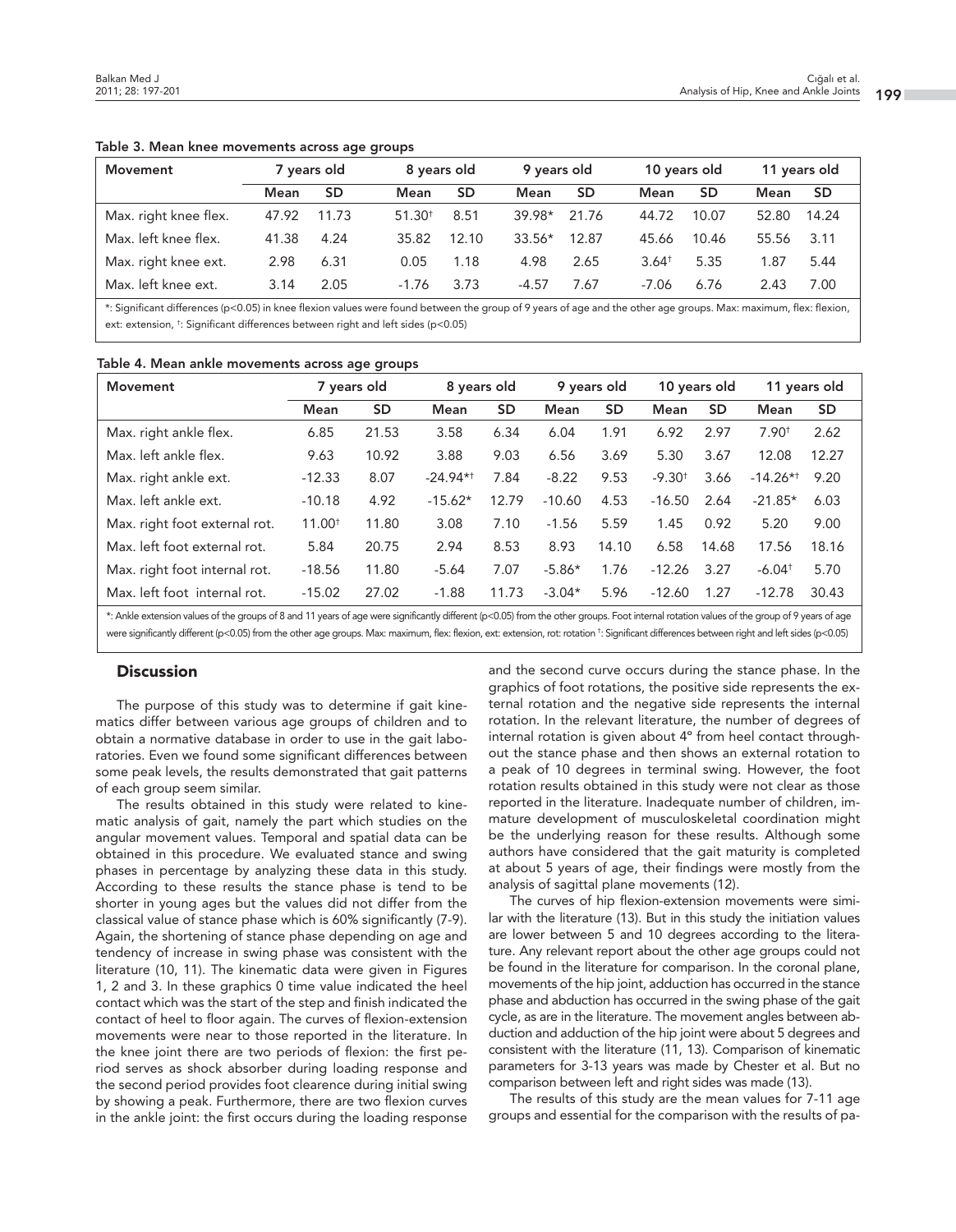A

B

C

D

E

left knee

- right knee

left knee

- right knee

left knee

right knee

eft knee

right knee

left knee

right knee



**Figure 2. Knee movement graphics of all age groups. A: 7 years old, B: 8 years old, C: 9 years old, D: 10 years old, E: 11 years old**

erature (15, 16). This supports some late maturation of ankle joint movements or moments.

#### **Limitations**

This study is a cross-sectional one and if a longitudinal study will be planned it would be more valuable.The mean values given in the figures are the mean of 10 subjects'

**Figure 1. Hip movement graphics of all age groups. A: 7 years old, B: 8 years old, C: 9 years old, D: 10 years old, E: 11 years old**

tients in these age groups and can serve as reference for the assessment of possible orthopedic disorders in children with similar ages (14). In comparison with the other tests' graphs, the foot rotation graphs were not clear enough. Even though this study was kinematic and did not include children under 5 years old, the difference between adults and children under five years old in ankle kinetics was also mentioned in the lit-